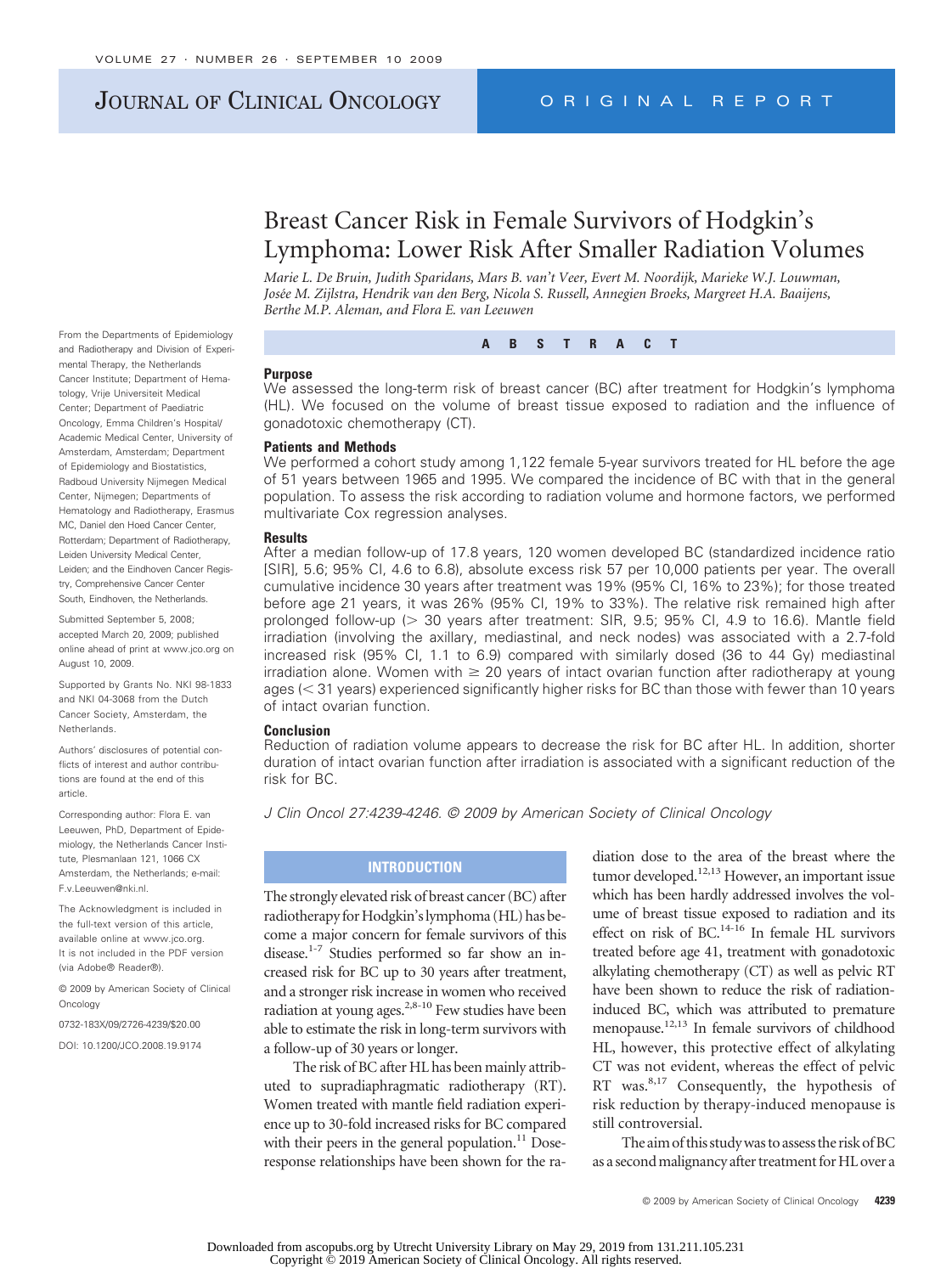

broad range of ages at treatment and calendar years. Unique features of our study include long-term and near complete follow-up and the availability of detailed information on treatment as well as risk factors for a large cohort. We focused on supradiaphragmatic radiation volume and assessed the role of gonadotoxic CT and RT on the risk of BC after HL.

#### **PATIENTS AND METHODS**

#### *Data Collection Procedures*

We performed a cohort study in all women who had been treated for HL at five cancer centers/university hospitals in the Netherlands (the Netherlands Cancer Institute-Antoni van Leeuwenhoek Hospital [NKI/AVL] in Amsterdam, Erasmus MC/Daniel den Hoed Kliniek [EMC/DdHK] in Rotterdam, Vrije Universiteit Medical Center [VUMC] in Amsterdam, Leiden University Medical Center [LUMC] in Leiden, the Emma Children's hospital/Academic Medical Center [EKZ] in Amsterdam) and in hospitals in the region of the Eindhoven Cancer Registry (IKZ). Patient selection and methods of data collection in NKI/AVL and EMC/DdHK have been described in detail previously5,18-21; in the other centers methods were comparable. Patients were younger than 51 years at treatment for HL (1965 to 1995) with either RT and/or CT and survived at least 5 years. Data were collected directly from the medical records and, in case the information could not be obtained from the medical record, from questionnaires sent to general practitioners and attending physicians. We succeeded in obtaining medical status up to at least January 1, 2002 for 1,060 women (94%). Information was collected on birth date, date of treatment, treatment modality (primary  $+$  salvage), date of last medical contact or date of death, date of diagnosis of BC, localization and morphology of BC, and the occurrence of other second malignancies. Pathology reports were reviewed to verify all BC diagnoses.

For all women treated in NKI/AVL, EMC/DdHK, LUM,C or EKZ  $(n = 973)$ , additional risk factors were recorded (weight, height, and smoking at diagnosis and end of follow-up, age at menarche [for those treated before age 15], menopausal status at end of follow-up, age at menopause [absence of menstrual periods for more than 12 months], parity, ever use of oral contraceptives [OC], and hormone replacement therapy [HRT]). A subset of women (256 of 1,122) participated in a case-control study and filled out a questionnaire providing information on hormone and lifestyle factors.13 We used the questionnaires for information on hormone and lifestyle factors if the information was not present in the medical records.

ulation ( $n = 1.122$ ).

**Fig 1.** Applied radiation-fields in study pop-

Of the 1,131 5-year survivors identified, nine were excluded because they were treated with RT or CT for another malignancy before or within the first 5 years after the start of treatment for HL, leaving 1,122 patients eligible for analyses.

#### *Outcome Definition*

Patients were defined as cohort members who developed BC 5 years or more after first treatment for HL. BC was defined as any malignant or in situ tumor classified as code 174 according to the International Classification of Diseases, ninth edition (ICD-9). We differentiated between ductal carcinoma in situ (DCIS) and invasive BC (IBC). Lobular carcinoma in situ was excluded.

#### *Treatment*

We recorded detailed information on RT fields, chemotherapeutic agents, and number of cycles. Approximately one third of the patients was treated in European Organisation for Research and Treatment of Cancer (EORTC) protocols.22 The distribution of RT fields, based on primary as well as salvage treatment, is given in Figure 1. RT techniques have changed over the years. In the 1960s, patients were treated with cobalt-60 or orthovoltage therapy; from the 1970s onward, linear accelerators were used (usually 8 MV photons). Individual blocks were used to shield normal tissues as much as possible. In addition, most patients were treated with one field per day only. Patients usually received 40 Gy (36 to 44 Gy) in fractions of 2.0 Gy. Information on radiation doses and fractionation schedules for individual patients was not collected. Mantle field irradiation was the most commonly applied radiation field from the early 1970s to the late 1980s. Since the late 1980s, a growing number of patients received more limited radiation fields (involved field irradiation). It was not until the late 1990s, however, that elective mantle field after chemotherapy was abandoned.<sup>22-24</sup> In our cohort, limited supradiaphragmatic radiation fields were applied during all treatment periods (33% before 1975, 17% from 1975 to 1987, 50% from1988 to 1995). The majority of patients treated with mediastinal irradiation (154 of 188) also received supraclavicular/neck irradiation.

Cumulative procarbazine dose was used as a measure for gonadotoxicity for alkylating CT.<sup>21</sup> A cumulative dose of 8.4  $g/m^2$  is equivalent to 6 cycles of mechlorethamine, vincristine, procarbazine, and prednisone (MOPP) or 12 cycles of MOPP/doxorubicine, bleomycine, and vinblastine ( ABV).

#### *Statistical Analysis*

Follow-up started 5 years after first treatment for HL and ended at date of diagnosis of BC or any other second malignancy treated with RT and/or CT, date of death, or date of most recent medical information, whichever came first. BC occurring as a third malignancy, after a second malignancy treated with RT and/or CT, was therefore excluded.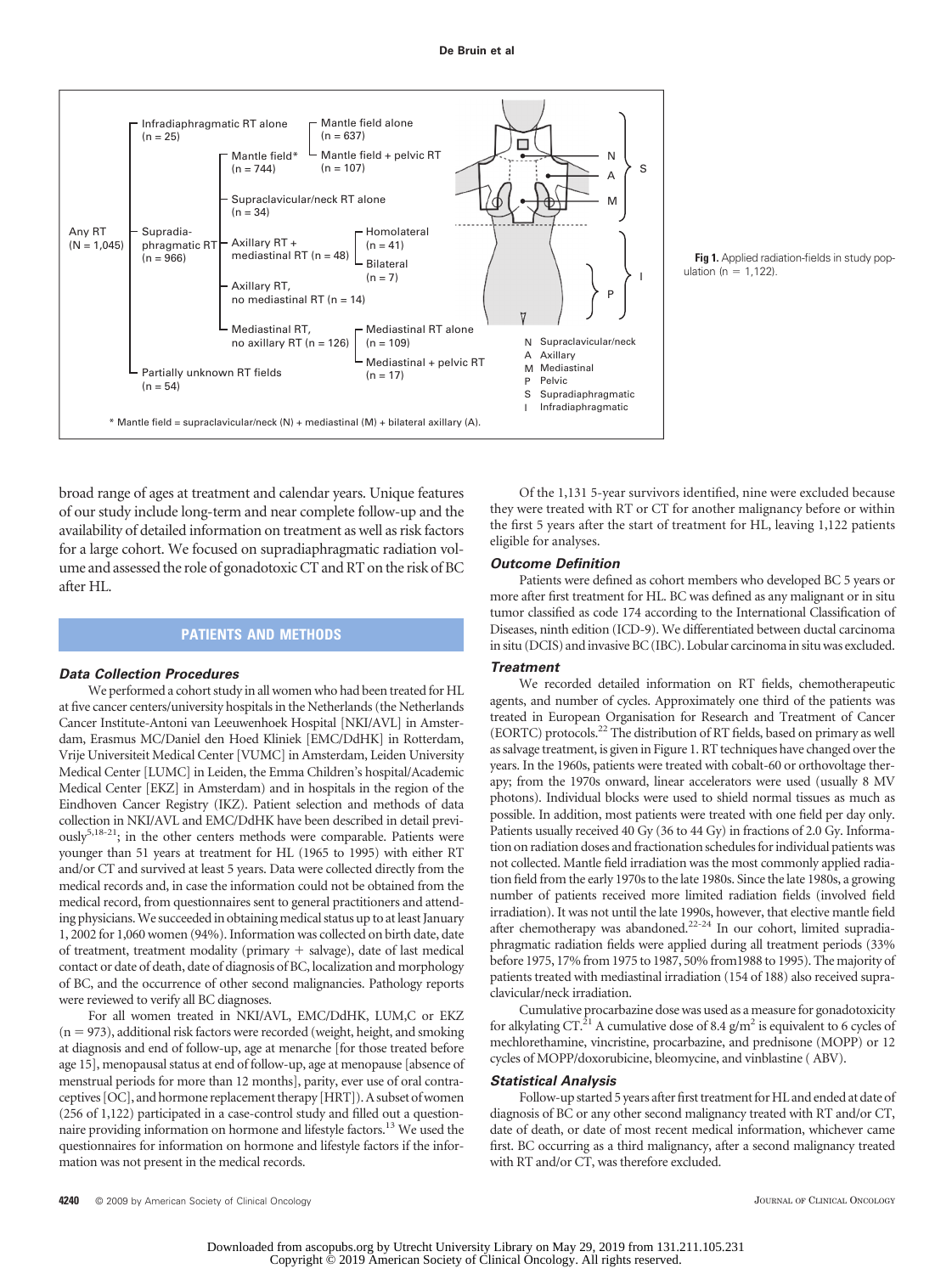| Table 1. Characteristics of HL Patients                                                                                                                    |                                          |                                             |                                 |  |  |  |  |  |
|------------------------------------------------------------------------------------------------------------------------------------------------------------|------------------------------------------|---------------------------------------------|---------------------------------|--|--|--|--|--|
|                                                                                                                                                            | <b>HL</b> Patients                       |                                             |                                 |  |  |  |  |  |
| Characteristic                                                                                                                                             | No.                                      | %                                           | Events                          |  |  |  |  |  |
| No. of patients                                                                                                                                            | 1,122                                    |                                             | $120*$                          |  |  |  |  |  |
| Hospital<br>NKI/AVL<br><b>EMC/DdHK</b><br>LUMC<br><b>IKZ</b><br><b>VUMC</b><br><b>EKZ</b>                                                                  | 355<br>401<br>188<br>115<br>34<br>29     | 31.6<br>35.7<br>16.8<br>10.2<br>3.0<br>2.6  | 53<br>38<br>18<br>7<br>4<br>0   |  |  |  |  |  |
| Age at first treatment of HL, years<br>$\leq 20$ t<br>21-30<br>$31 - 40$<br>41-50                                                                          | 311<br>426<br>264<br>121                 | 27.7<br>38.0<br>23.5<br>10.8                | 42<br>48<br>24<br>6             |  |  |  |  |  |
| Year of first treatment<br>1965-1975<br>1975-1985<br>1985-1995                                                                                             | 331<br>381<br>410                        | 29.5<br>34.0<br>36.5                        | 48<br>49<br>23                  |  |  |  |  |  |
| Maximum follow-up interval, years<br>$5 - 9$<br>$10 - 14$<br>15-19<br>$20 - 24$<br>25-29<br>$\geq 30$                                                      | 1,122<br>979<br>699<br>449<br>244<br>122 | 100<br>87.3<br>62.3<br>40.0<br>21.7<br>10.9 | 7<br>18<br>34<br>26<br>23<br>12 |  |  |  |  |  |
| Treatment category<br>RT only<br>CT only<br>$RT + CT$                                                                                                      | 357<br>80<br>685                         | 31.8<br>7.1<br>61.1                         | 70<br>0<br>50                   |  |  |  |  |  |
| Radiation fields<br>Mediastinal RT<br>Axillary RT $(\pm$ mediastinum)<br>Mantle field<br>Pelvic RT                                                         | 126<br>62<br>744<br>161                  | 11.2<br>5.5<br>66.3<br>14.3                 | 7<br>3<br>109<br>6              |  |  |  |  |  |
| Chemotherapy<br>No CT/non-alkylating CT<br>Alkylating CT, $\leq 8.4$ g/m <sup>2</sup> procarbazine<br>Alkylating CT, $> 8.4$ g/m <sup>2</sup> procarbazine | 424<br>358<br>123                        | 37.8<br>31.9<br>11.0                        | 80<br>27<br>6                   |  |  |  |  |  |
| CT and RT<br>Supradiaphragmatic RT + MOPP<br>Supradiaphragmatic RT + MOPP/ABV<br>Supradiaphragmatic RT + MOPP +                                            | 160<br>129                               | 14.3<br>11.5                                | 13<br>9                         |  |  |  |  |  |
| other alkylating CT<br>Supradiaphragmatic RT + other                                                                                                       | 134                                      | 11.9                                        | 9                               |  |  |  |  |  |
| alkylating CT<br>Supradiaphragmatic RT + non-                                                                                                              | 131                                      | 11.7                                        | $\overline{4}$                  |  |  |  |  |  |
| alkylating CT<br>Supradiaphragmatic $RT + CT$ , agents                                                                                                     | 45                                       | 4.0                                         | 11                              |  |  |  |  |  |
| unknown<br>Premature menopause                                                                                                                             | 41                                       | 3.7                                         | 3                               |  |  |  |  |  |
| Menopause at age 41 or later<br>Menopause before age 41<br>Age $\leq$ 41 at end of follow-up                                                               | 298<br>214<br>191                        | 26.6<br>19.1<br>17.0                        | 54<br>14<br>19                  |  |  |  |  |  |
| Years intact ovarian function‡<br>< 10<br>$10 - 20$<br>> 20                                                                                                | 261<br>248<br>124                        | 23.2<br>22.1<br>11.1                        | 20<br>35<br>32                  |  |  |  |  |  |
| Lifestyle factors§<br>Smoking<br>BMI > 30<br>(continued in next column)                                                                                    | 232<br>248                               | 20.7<br>22.1                                | 19<br>32                        |  |  |  |  |  |

| <b>Table 1.</b> Characteristics of HL Patients (continued) |                    |      |        |  |  |  |
|------------------------------------------------------------|--------------------|------|--------|--|--|--|
|                                                            | <b>HL</b> Patients |      |        |  |  |  |
| Characteristic                                             | No.                | $\%$ | Events |  |  |  |
| Hormone factors                                            |                    |      |        |  |  |  |
| Nulliparity                                                | 527                | 47.0 | 43     |  |  |  |
| Oral contraceptive use                                     | 565                | 50.4 | 79     |  |  |  |

Abbreviations: HL, Hodgkin's lymphoma; NKI/AVL, Netherlands Cancer Institute-Antoni van Leeuwenhoek Hospital; EMC/DdHK, Erasmus MC/Daniel den Hoed Kliniek; LUMC, Leiden University Medical Center; VUMC, Vrije Universiteit Medical Center; IKZ, Eindhoven Cancer Registry; EKZ, Emma Children's Hospital/Academic Medical Center; RT, radiotherapy; CT, chemotherapy; MOPP, mechlorethamine, vincristine, procarbazine, and prednisone; ABV, doxorubicine, bleomycine, and vinblastine; BMI, body mass index; BC, breast cancer; DCIS, ductal carcinoma in situ; IBC, invasive breast cancer.

 For five of 122 women with BC, it was their third malignancy; three of five second malignancies were treated with surgery only (one thyroid cancer followed by DCIS, and two melanoma skin cancers followed by IBC); two of five were treated with RT of CT (esophageal cancer treated with RT followed by IBC, and stomach cancer treated with CT followed by IBC). These latter two events were excluded from the analyses, leaving 108 women with IBC and 120 women with IBC or DCIS available for analysis.

 $t$ Including 48 patients age  $<$  15 years.

‡Duration of intact ovarian function was defined as the date of menopause minus date of first treatment or menarche (whichever came last). For women who were still premenopausal at the end of follow-up, duration was defined as date of end of follow-up minus date of first treatment for HL or menarche. §Smoking was scored positive when the patient was smoking at the end of follow-up or had stopped smoking less than 1 year before the end of follow-up. Obesity was scored positive when the patient's BMI was  $>$  30 at end of follow-up, or when obesity was mentioned in the medical records, in case of missing information on height or weight. When information on smoking status or obesity at end of follow-up was lacking, information from time at diagnosis was used.

We calculated the cumulative incidence of BC (IBC and DCIS together) with death as a competing risk, $^{25}$  and compared it with the actuarial risk of BC using the Kaplan-Meier method.26

We compared the incidence of IBC in our cohort with that in the general population, using incidence rates from the Eindhoven Cancer Registry<sup>27</sup> up to 1988 and from the Netherlands Cancer Registry28 for the period 1989 to 2003. We calculated standardized incidence ratios (SIRs) and absolute excess rates (AERs), taking into account person-years of the patients in the HL cohort, according to methods previously described.<sup>5</sup> We excluded DCIS in these analyses, because reference rates from the general population were not available. Population-expected risks were calculated according to Hakulinen's method.<sup>29</sup>

To study the association between radiation volume and risk of BC, taking into account several covariates, we performed multivariate Cox regression analyses.30 We selected all women treated with mantle field, axillary, or mediastinal irradiation (with or without chemotherapy) before age 41 ( $n = 782$ ). In this subgroup, we modeled the risk of radiation volume taking into account pelvic RT and cumulative procarbazine dose (model 1), pelvic RT and CT regimen (model 2), age at menopause, lifestyle and hormone factors (model 3), and years of intact ovarian function, lifestyle and hormone factors (model 4). For models 3 and 4, information on covariates was present only in four hospitals (NKI/AVL, EMC/DdHK, LUMC, and EKZ,  $n = 715$ ).

Awareness of physicians and patients with respect to BC after HL has increased over time, as well as diagnostic techniques and screening policies. These factors may have influenced early detection of BC over time. We therefore used calendar time during follow-up as the time scale in our analyses,<sup>31</sup> and adjusted for time since diagnosis and age. IBC and DCIS were used as a combined end point, and treatment-related variables as well as cumulative duration of intact ovarian function were time-dependent. All analyses were performed using S-plus (version 3.3; Statistical Sciences, Seattle, WA) statistical software (Insightful Corporation, Seattle, WA, USA), and SAS 9.1 (SAS Institute Inc, Cary, NC).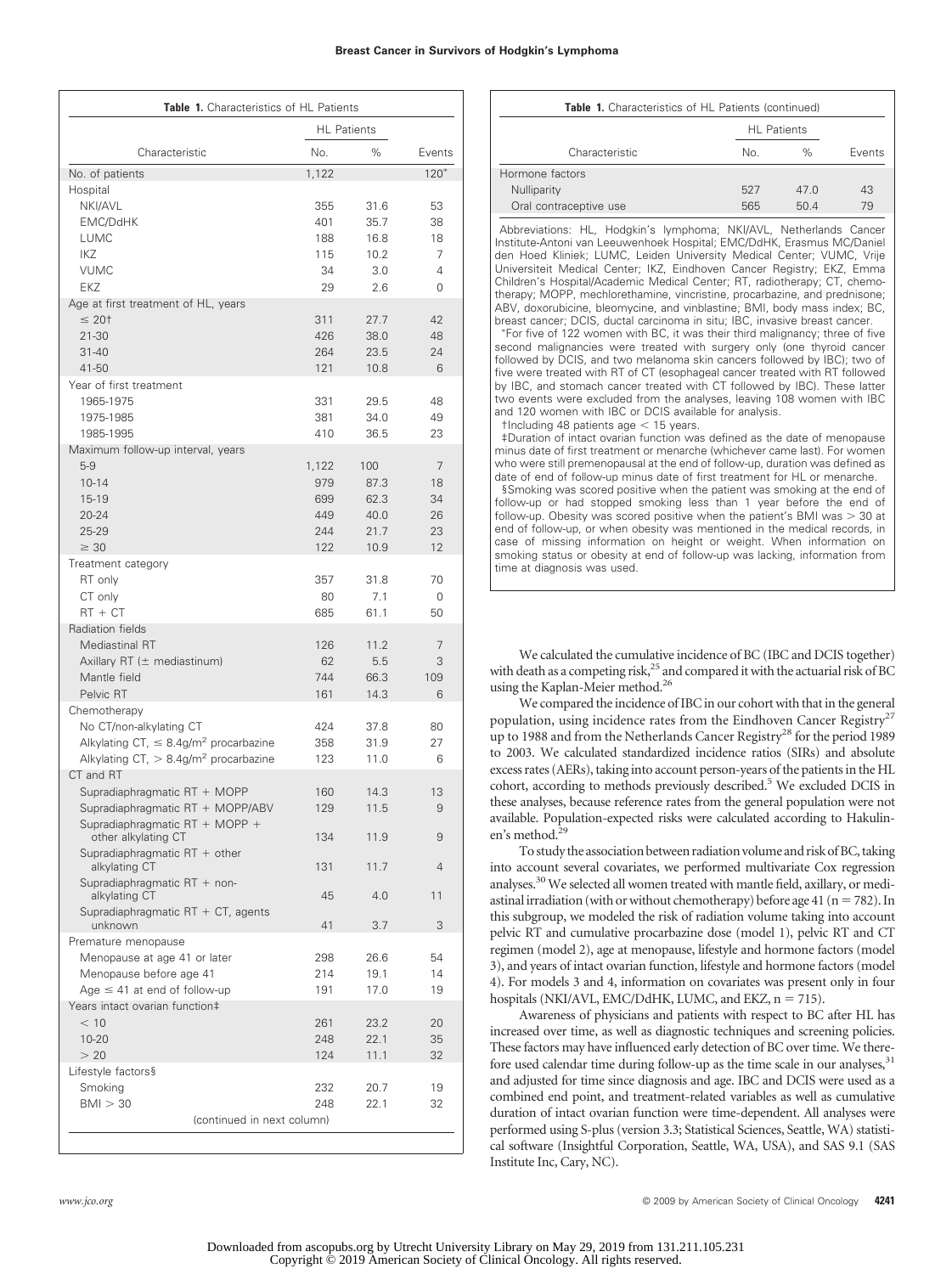## **RESULTS**

During follow-up, 122 of 1,122 female 5-year survivors of HL developed BC. All of them had previously received RT. Of the 122 women, 13 had multiple events (eight bilateral IBC, five IBC and DCIS), 12 developed DCIS and the remaining 97 developed IBC. Two IBC events were excluded, because they occurred after another RT/CTtreated second malignancy (Table 1), leaving 108 women with IBC and 120 women with IBC or DCIS available for analyses. The median follow-up time for the total cohort was 17.8 years (range, 5 to 40 years). Median age of the cohort members at first treatment for HL was 26.3 years (range, 5 to 50 years). The cumulative risk (Kaplan-Meier) for BC 30 years after first treatment was 25% (95% CI, 20% to 30%), whereas the cumulative incidence accounting for death as a competing risk was 19% (95% CI, 16% to 23%) at that time (Fig 2A). The cumulative incidence increased with decreasing age at first treatment for HL (Fig 2B; log-rank *P*, .04). The cumulative incidence in the youngest group (treated before age 21 years) 30 years after treatment was as high as 26% (95% CI, 19% to 33%), with an attained age of 51 years or younger at that time.

Compared with the general population (Tables 2 and 3), women treated for HL experienced a 5.6-fold increased risk for IBC (SIR, 5.6; 95% CI, 4.6 to 6.8; AER, 57 cases per 10,000 persons per year; 95% CI, 45 to 72). Significantly elevated risks were noted for women younger than 40 years at first treatment for HL, but not for women treated between ages 41 and 50. There was a significant trend of increasing SIRs with younger age at first treatment  $(P < .0001)$ . The SIRs of the whole cohort significantly increased with duration of follow-up (*P* for trend,  $\leq$  .0001). There was no marked decrease of the risk in the longest follow-up period. When considering changes in risk over time according to age at first treatment, the SIRs of women treated before age 21 and between ages 21 to 30 did not change with longer follow-up  $(P = .36$  and  $P = .19$ , respectively), whereas the SIRs significantly increased among women treated between ages 31 and 40 ( $P = .005$ ). The number of observed cases among women treated between 41 and 50 was rather small, but no trends were apparent.

Among patients treated with mantle field irradiation (without pelvic RT), the incidence of IBC was 8 times higher than in the general population (SIR, 8.2; 95% CI, 6.6 to 10.1). Patients treated with mediastinal irradiation alone or pelvic irradiation in addition to mantle field irradiation had substantially lower risks (Fig 2C). The differences in SIRs may partially be explained by differences in follow-up time. The multivariate Cox regression analyses (Tables 4 and 5), in which time-to-event is taken into account, however, also revealed that women treated with mantle field irradiation experienced an almost three-fold increased risk for BC compared with those treated with mediastinal irradiation alone (Table 4, models 1 to 4). Women who received pelvic RT experienced nonsignificantly lower risks for BC (model 1:  $P = .15$ ; model 2:  $P = .13$ ). Alkylating CT also seemed to reduce the risk for BC among women treated with mantle field or mediastinal irradiation, but no clear dose-response relationships (Table 4, models 1 and 2). No effects of smoking, obesity, nulliparity, or oral contraceptive use on BC risk were identified (Table 4, model 4).

With regard to the effect of fertile lifespan after irradiation to the breast, we observed strong effects of premature menopause and the duration of intact ovarian function after RT, both in women treated before age 21, and among those treated between ages 21 and 30 (Table



Fig 2. The cumulative incidence of breast cancer (BC) after Hodgkin's lymphoma. (A) Cumulative risk and incidence of BC (invasive BC [IBC]  $+$  ductal carcinoma in situ [DCIS]). (B) Cumulative incidence of BC (IBC + DCIS) according to age at first treatment. (C) Cumulative incidence of IBC according to radiation fields and population-expected risk.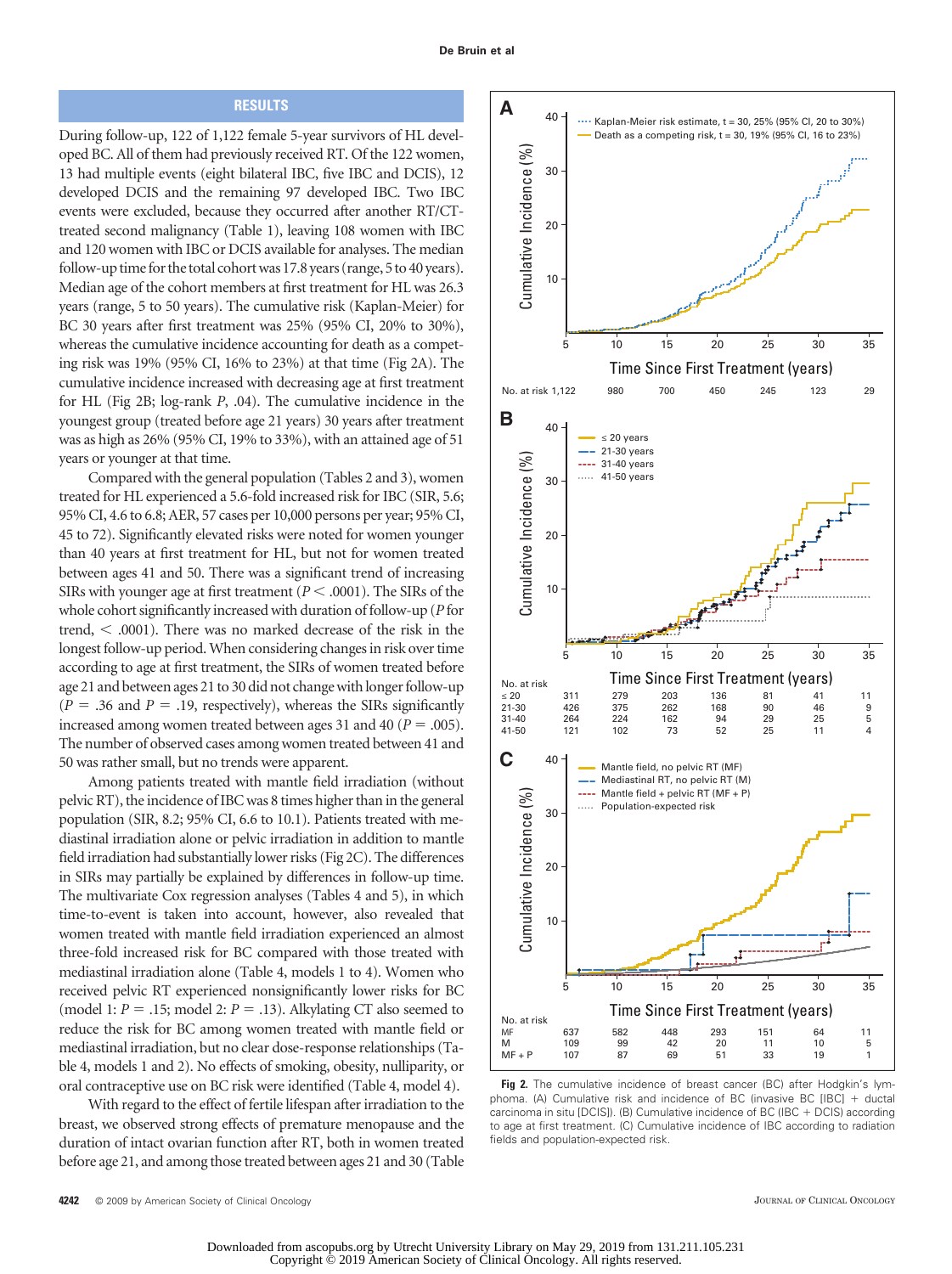| Parameter                    | No.   | Observed No.<br>of Cases | Expected No.<br>of Cases | SIR                           | 95% CI       | Absolute Excess Risks | 95% CI      |
|------------------------------|-------|--------------------------|--------------------------|-------------------------------|--------------|-----------------------|-------------|
| Total cohort                 | 1,122 | 107                      | 19.0                     | 5.6                           | 4.6 to 6.8   | 57                    | 45 to 72    |
| Age at treatment, years      |       |                          |                          |                               |              |                       |             |
| $\leq 20$                    | 311   | 38                       | 2.1                      | 17.9                          | 12.6 to 24.5 | 79                    | 55 to 111   |
| $21 - 30$                    | 426   | 42                       | 6.0                      | 7.0                           | 5.1 to 9.5   | 62                    | 42 to 87    |
| $31 - 40$                    | 264   | 21                       | 6.6                      | 3.2                           | 2.0 to 4.8   | 42                    | 19 to 74    |
| 41-50                        | 121   | 6                        | 4.2                      | 1.4                           | 0.5 to 3.1   | 11                    | $-12$ to 54 |
| P for trend                  |       |                          |                          |                               | < 0.001      |                       |             |
| Follow-up interval, years    |       |                          |                          |                               |              |                       |             |
| $5-9$                        | 1,122 | 6                        | 3.5                      | 1.7                           | 0.6 to 3.7   | 5                     | $-3$ to 18  |
| $10 - 14$                    | 979   | 18                       | 4.3                      | 4.2                           | 2.5 to 6.6   | 33                    | 15 to 58    |
| 15-19                        | 699   | 29                       | 4.3                      | 6.8                           | 4.5 to 9.7   | 86                    | 53 to 130   |
| $20 - 24$                    | 449   | 21                       | 3.4                      | 6.3                           | 3.9 to 9.5   | 103                   | 56 to 167   |
| $25 - 29$                    | 244   | 21                       | 2.2                      | 9.4                           | 5.8 to 14.3  | 205                   | 117 to 326  |
| $\geq 30$                    | 122   | 12                       | 1.3                      | 9.5                           | 4.9 to 16.6  | 249                   | 114 to 456  |
| $P$ for trend                |       |                          |                          |                               | < .0001      |                       |             |
| Treatment period             |       |                          |                          |                               |              |                       |             |
| 1965-1975                    | 331   | 47                       | 8.3                      | 5.6                           | 4.1 to 7.5   | 63                    | 42 to 88    |
| 1976-1985                    | 381   | 40                       | 7.2                      | 5.6                           | 4.0 to 7.6   | 58                    | 38 to 83    |
| 1986-1995                    | 410   | 20                       | 3.4                      | 5.8                           | 3.5 to 9.0   | 47                    | 25 to 78    |
| Radiation field              |       |                          |                          |                               |              |                       |             |
| No RT                        | 77    | $\mathbf{0}$             | 1.5                      | $\overline{\phantom{0}}$      |              |                       |             |
| Mantle field, no pelvic RT   | 637   | 92                       | 11.2                     | 8.2                           | 6.6 to 10.1  | 87                    | 68 to 109   |
| Mantle field $+$ pelvic RT   | 107   | 6                        | 2.2                      | 2.7                           | 1.0 to 5.9   | 25                    | 0 to 71     |
| Mediastinal RT, no pelvic RT | 109   | 5                        | 1.3                      | 3.7                           | 1.2 to 8.7   | 31                    | 2 to 88     |
| Other supradiaphragmatic RT  | 113   | 3                        | 1.9                      | 1.6                           | 0.3 to 4.6   | 8                     | $-9$ to 49  |
| Infradiaphragmatic RT only   | 25    | $\mathbf{0}$             | 0.4                      | $\overbrace{\phantom{13333}}$ |              |                       |             |
| Unknown RT fields            | 54    | $\mathbf{1}$             | 0.5                      | 2.1                           | 0.1 to 11.6  | 11                    | $-9$ to 105 |

5, models 3 and 4). Among women treated between ages 31 and 40 cumulative exposure to endogenous estrogens was not associated with risk for BC (Table 5, model 4).

## **DISCUSSION**

To our knowledge, this study is the first to reliably examine the risk of BC after HL according to radiation volume. Mantle field irradiation was associated with a 2.7-fold increased risk of BC compared with mediastinal irradiation alone. Our results support the hypothesis that reducing the proportion of breast tissue exposed to radiation will indeed decrease the future risk for BC, the most important late treatment effect among female survivors of HL.

We examined the influence of supradiaphragmatic radiation volume in a time period when applied radiation doses were rather stable (approximately 36 to 44 Gy). In addition, we controlled for calendar year period, to adjust for residual effects of dose reductions over time. We had the unique availability of detailed treatment information for a large group of patients treated in the 1960s, before mantle field techniques became the standard treatment, at a time when smaller radiation fields were still applied. Our results confirm findings from a meta-analysis of Hodgkin's trials by Franklin et al<sup>16</sup> showing a relative risk of 3 comparing extended field RT with involved field RT. This is an important finding, since the meta-analysis suffered from incomplete follow-up which might have biased the results.

|                             | 5-14 Year Follow-Up      |            |                | 15-24 Year Follow-Up     |            |              | $\geq$ 25 Year Follow-Up |            |             |
|-----------------------------|--------------------------|------------|----------------|--------------------------|------------|--------------|--------------------------|------------|-------------|
| Age at Treatment<br>(vears) | Observed<br>No. of Cases | <b>SIR</b> | 95% CL         | Observed<br>No. of Cases | <b>SIR</b> | 95% CL       | Observed<br>No. of Cases | <b>SIR</b> | 95% CI      |
| $\leq 20$                   | 6                        | 20.0       | 7.3 to 43.4    | 19                       | 20.8       | 12.6 to 32.6 | 13                       | 14.2       | 7.6 to 24.3 |
| 21-30                       | 10                       | 5.3        | 2.5 to 9.7     | 20                       | 7.3        | 4.5 to 11.3  | 12                       | 9.0        | 4.7 to 15.7 |
| $31 - 40$                   | 6                        | 1.8        | $0.7$ to $3.9$ | 8                        | 3.2        | 1.4 to 6.3   |                          | 8.4        | 3.4 to 17.2 |
| 41-50                       |                          | 0.9        | $0.1$ to 3.1   | 3                        | 2.0        | $0.4$ to 5.9 |                          | 2.4        | 0.1 to 13.2 |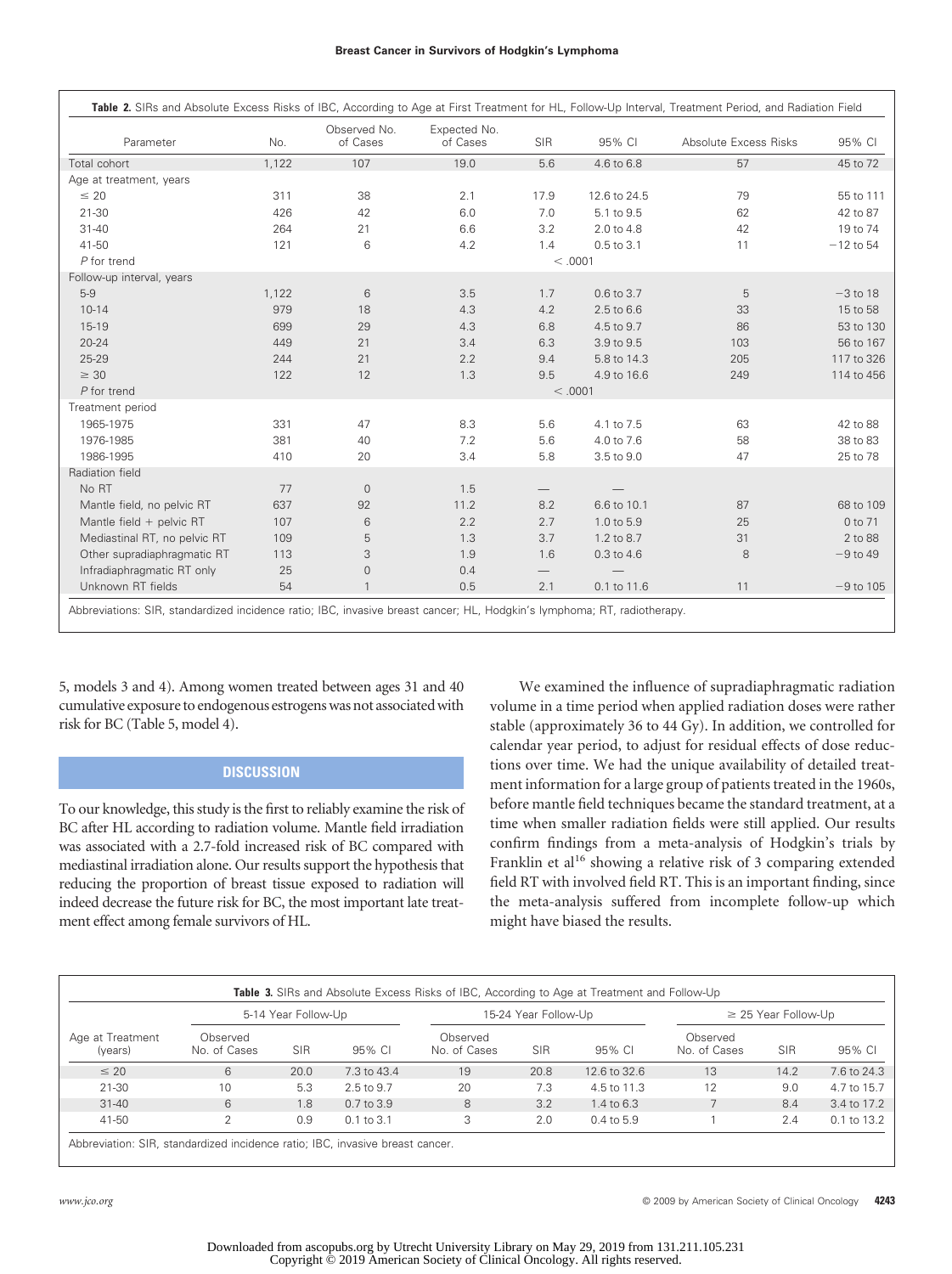#### **De Bruin et al**

|                                                         | Model     |            |           |                |           |            |           |                |  |
|---------------------------------------------------------|-----------|------------|-----------|----------------|-----------|------------|-----------|----------------|--|
|                                                         | $1+$      |            | $2+$      | $3+1$          |           | $4+1$      |           |                |  |
| Characteristic                                          | <b>HR</b> | 95% CI     | <b>HR</b> | 95% CI         | <b>HR</b> | 95% CI     | <b>HR</b> | 95% CI         |  |
| Supradiaphragmatic RT                                   |           |            |           |                |           |            |           |                |  |
| Mediastinal RT                                          | $1$ (Ref) |            | $1$ (Ref) |                | $1$ (Ref) |            | $1$ (Ref) |                |  |
| Mantle field                                            | 2.7       | 1.1 to 6.9 | 2.4       | 0.9 to 6.4     | 3.0       | 1.2 to 7.6 | 2.8       | 1.1 to 7.2     |  |
| Other supradiaphragmatic RT                             | 0.9       | 0.2 to 4.8 | 0.8       | 0.2 to 4.3     | 1.2       | 0.2 to 6.3 | 1.2       | $0.2$ to $6.3$ |  |
| Gonadotoxic therapy §                                   |           |            |           |                |           |            |           |                |  |
| No pelvic RT                                            | $1$ (Ref) |            | $1$ (Ref) |                |           |            |           |                |  |
| Pelvic RT                                               | 0.4       | 0.1 to 1.4 | 0.4       | 0.1 to 1.3     |           |            |           |                |  |
| No CT/non-alkylating CT                                 | $1$ (Ref) |            |           |                |           |            |           |                |  |
| Alkylating CT, $\leq 8.4$ g/m <sup>2</sup> procarbazine | 0.6       | 0.3 to 0.9 |           |                |           |            |           |                |  |
| Alkylating CT, $> 8.4$ g/m <sup>2</sup> procarbazine    | 0.4       | 0.1 to 1.3 |           |                |           |            |           |                |  |
| Supradiaphragmatic RT only                              |           |            | $1$ (Ref) |                |           |            |           |                |  |
| Supradiaphragmatic RT + MOPP                            |           |            | 0.5       | 0.3 to 0.9     |           |            |           |                |  |
| Supradiaphragmatic RT + MOPP/ABV                        |           |            | 0.5       | $0.2$ to $1.1$ |           |            |           |                |  |
| Supradiaphragmatic RT + MOPP + other alkylating CT      |           |            | 0.5       | 0.2 to 1.2     |           |            |           |                |  |
| Supradiaphragmatic $RT +$ other alkylating CT           |           |            | 0.2       | 0.1 to 0.6     |           |            |           |                |  |
| Supradiaphragmatic RT + non-alkylating CT               |           |            | 2.0       | 0.9 to 4.5     |           |            |           |                |  |
| Supradiaphragmatic RT + CT, agents unknown              |           |            | 0.7       | 0.2 to 2.3     |           |            |           |                |  |
| Premature menopause                                     |           |            |           |                |           |            |           |                |  |
| Menopause at age 41 or later                            |           |            |           |                | $1$ (Ref) |            |           |                |  |
| Menopause before age 41                                 |           |            |           |                | 0.4       | 0.2 to 0.8 |           |                |  |
| Age $\leq$ 41 at end of follow-up                       |           |            |           |                | 0.5       | 0.2 to 0.9 |           |                |  |
| Years intact ovarian function                           |           |            |           |                |           |            |           |                |  |
| < 10                                                    |           |            |           |                |           |            | 0.3       | 0.2 to 0.6     |  |
| $10 - 20$                                               |           |            |           |                |           |            | $1$ (Ref) |                |  |
| > 20                                                    |           |            |           |                |           |            | 5.3       | 2.9 to 9.9     |  |
| Lifestyle factors¶                                      |           |            |           |                |           |            |           |                |  |
| Smoking (yes v no/unknown)                              |           |            |           |                | 0.9       | 0.6 to 1.6 | 1.0       | 0.6 to 1.6     |  |
| $BMI > 30$ (yes v no/unknown)                           |           |            |           |                | 1.1       | 0.7 to 1.7 | 1.2       | 0.8 to 1.9     |  |
| Hormone factors¶                                        |           |            |           |                |           |            |           |                |  |
| Nulliparity (yes v no/unknown)                          |           |            |           |                | 0.8       | 0.5 to 1.3 | 0.9       | $0.5$ to $1.4$ |  |
| Oral contraceptive use (yes v no/unknown)               |           |            |           |                | 1.4       | 0.8 to 2.3 | 1.3       | 0.8 to 2.2     |  |

Abbreviations: BC, breast cancer; IBC, invasive breast cancer; DCIS, ductal carcinoma in situ; HR, hazard ratio; RT, radiotherapy; Ref, referent; CT, chemotherapy; MOPP, mechlorethamine, vincristine, procarbazine, and prednisone; ABV, doxorubicine, bleomycine, and vinblastine; BMI, body mass index.

 Because women treated after the age of 40 did not experience an increased risk for BC compared with the general population, we restricted the Cox regression analyses on the effects of radiation volume, gonadotoxic treatment, and other risk factors to women treated before age 41 (n = 782).

†Adjusted for each other, age at first RT to the breast, and time since first RT to the breast; calendar time was used as the time scale. Time at risk for RT started 5 years after first treatment with RT.

‡Analysis was restricted to patients from Netherlands Cancer Institute-Antoni van Leeuwenhoek Hospital, Erasmus MC/Daniel den Hoed Kliniek, Leiden University Medical Center, Emma Children's Hospital/Academic Medical Center (n = 715).

§Unknown CT/unknown procarbazine dose was modeled as a separate category. Cumulative treatment was analyzed time dependent; patients may contribute person time to more than one category.

-Unknown age at menopause was modeled as a separate category. Cumulative duration of intact ovarian function was analyzed time dependent; patients may contribute person time to more than one category.

**¶**Previous experience taught us that when these factors are not mentioned in the medical records (unknown) they are usually not present (no).

Previously, dose-response relationships have been shown for the radiation dose to the area of the breast where the tumor developed,<sup>12,13</sup> and for tumor dose.<sup>32,33</sup> We therefore hypothesize that risks for BC in women treated in recent years (with both smaller volumes and lower doses [20 to 30 Gy]) may be even lower than the risks presented. Although it will take at least another decade to study the BC risk associated with modern HL treatments (as the median time from HL treatment to BC was 20 years in our study), future studies assessing the effects of radiation volume and dose at the same time will be very informative.

Recently, two case-control studies investigated the independent and joint effects of RT and CT.<sup>12,13</sup> It was found that alkylating chemotherapy decreases the risk of BC among female HL survivors. It is thought that the protective effect of alkylating chemotherapy is mediated through induction of premature menopause, and that hormone stimulation plays an important role in RT-induced breast carcinogenesis.14,15 Our results convincingly show that not only premature menopause as such is important, but especially the duration of intact ovarian function after first radiation treatment.

In concordance with this theory, we did not find an increased risk for BC in women treated between ages 41 to 50. The decreasing BC risk with older age at irradiation may be explained by the fact that older women have fewer years left before natural menopause. The absence of an increased risk of BC in women treated between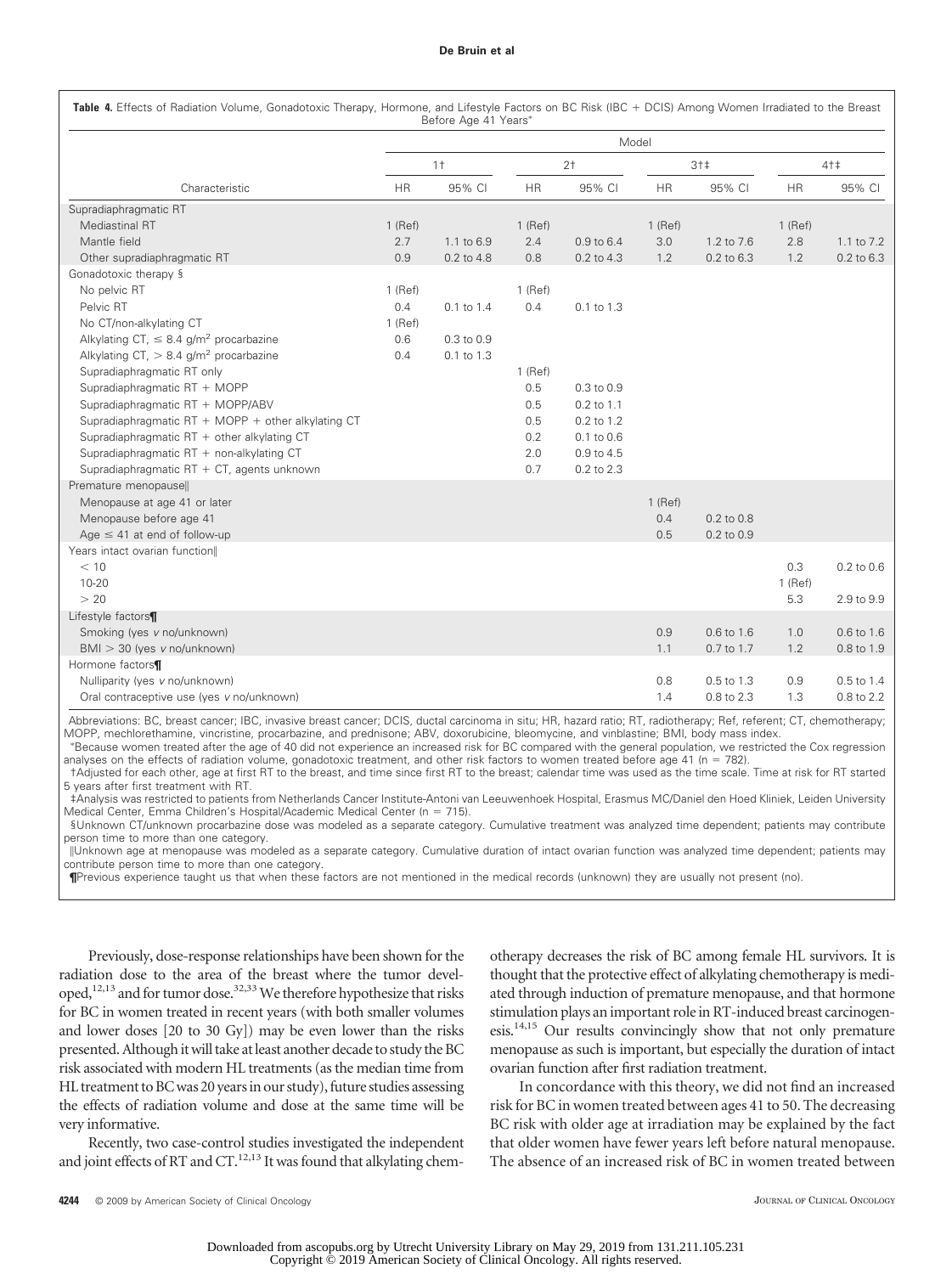|                                |           |                 |           |                       | Age (years) |                       |           |                |  |
|--------------------------------|-----------|-----------------|-----------|-----------------------|-------------|-----------------------|-----------|----------------|--|
|                                |           | All Ages $<$ 41 |           | < 21                  |             | $21 - 30$             |           | $31 - 40$      |  |
| Model                          | <b>HR</b> | 95% CI          | <b>HR</b> | 95% CI                | <b>HR</b>   | 95% CI                | <b>HR</b> | 95% CI         |  |
| No. of patients                | 715       |                 | 201       |                       | 323         |                       | 191       |                |  |
| No. of events                  | 98        |                 | 36        |                       | 40          |                       | 22        |                |  |
| $3*$                           |           |                 |           |                       |             |                       |           |                |  |
| Premature menopauset           |           |                 |           |                       |             |                       |           |                |  |
| Menopause at age 41 or later   | $1$ (Ref) |                 | $1$ (Ref) |                       | $1$ (Ref)   |                       | $1$ (Ref) |                |  |
| Menopause before age 41        | 0.4       | $0.2$ to $0.8$  | 0.2       | $0.0 \text{ to } 0.8$ | 0.1         | $0.0 \text{ to } 0.5$ | 1.3       | 0.4 to 3.6     |  |
| $4*$                           |           |                 |           |                       |             |                       |           |                |  |
| Years intact ovarian functiont |           |                 |           |                       |             |                       |           |                |  |
| < 10                           | 0.3       | $0.2$ to $0.6$  | 0.1       | $0.0 \text{ to } 0.6$ | 0.1         | $0.0 \text{ to } 0.3$ | 1.2       | $0.4$ to $3.5$ |  |
| $10 - 20$                      | 1 (Ref)   |                 | $1$ (Ref) |                       | $1$ (Ref)   |                       | $1$ (Ref) |                |  |
| > 20                           | 5.3       | 2.9 to 9.9      | 11.9      | 3.7 to 37.9           | 6.0         | 2.3 to 15.4           | 3.2       | 0.3 to 30.7    |  |

Abbreviations: BC, breast cancer; IBC, invasive breast cancer; DCIS, ductal carcinoma in situ; HR, hazard ratio; Ref, referent; RT, radiation therapy. Adjusted for each other, radiation field size, age at first RT to the breast, and time since first RT to the breast, smoking, obesity, nulliparity, oral contraceptive use;

calendar time was used as the time scale.

†Unknown age at menopause was modeled as a separate category.

ages 41 to 50 may also be explained by potential lack of power resulting from a sharp rise in expected cases of breast cancer in this group of women.

No significant difference was found between women treated between ages 31 to 40 with at least 10 years of intact ovarian function compared with those who became postmenopausal within the first 10 years after treatment. One may argue that taking cutoff points of 10 and 20 years of intact ovarian function in a group of women treated between age 31 and 40 results in too little contrast, because these women are close to the age at which natural menopause occurs. However, comparing women with fewer than 2 years of intact ovarian function after treatment to those with 5 to 10 years of intact ovarian function in this age group, no significant difference was observed (HR, 0.6; 95% CI, 0.1 to 3.1), although this estimate was based on a small group of women.

In concordance with previous studies among survivors of childhood and adolescent HL,<sup>8,17</sup> we did not find a protective effect of alkylating CT or pelvic RT as such on the risk of radiation-induced BC in women treated before age 21. However, we did find a strong association between cumulative years with intact ovarian function and future risk of BC after irradiation. Those with the longest duration of intact ovarian function after treatment, and therefore a relatively normal fertile life span, experienced a much larger risk of BC compared with those entering premature menopause relatively shortly after treatment.

In contrast to previous findings, $11$  we found that the SIRs for women treated between ages 31 to 40 significantly increased over time. The increased risk with prolonged follow-up may have been caused by the fact that, until recently, women irradiated after the age of 30 were not regularly screened for breast cancer in the Netherlands.

When interpreting the results of this study, certain limitations should be taken into account. It has been hypothesized that the protective effect of endogenous hormone ablation may be diminished by exposure to exogenous hormones.<sup>13-15</sup> Timing and type of exogenous hormone exposure as well as dose and duration are crucial in analyses regarding this subject. Unfortunately, adequate evaluation of this topic was not possible in our present study, since data on oral contraceptive use and HRT were only available at the yes/no level. Furthermore, the prevalence of HRT use in the Netherlands is relatively low.<sup>13</sup> Other potential weaknesses of our study are the previously discussed inability to assess radiation dose effects and some missing data regarding age at menopause.

In summary, women treated with RT for HL before the age of 41 experience a high risk for BC. Our results show that reduction of radiation volume can lower this risk. Gonadotoxic treatment can also reduce the future risk for BC, especially when menopause occurs relatively shortly after treatment. The beneficial effect of gonadotoxic treatment is present in women treated before age 31. Women treated between age 31 and 40 do experience an increased risk for BC, but this risk is not reduced by gonadotoxic treatment, possibly because there are fewer years before natural menopause occurs in these patients. When confirmed by others, these findings may have implications for BC screening in female HL survivors.

### **AUTHORS' DISCLOSURES OF POTENTIAL CONFLICTS OF INTEREST**

The author(s) indicated no potential conflicts of interest.

## **AUTHOR CONTRIBUTIONS**

**Conception and design:** Marie L. De Bruin, Judith Sparidans, Berthe M.P. Aleman, Flora E. van Leeuwen

**Administrative support:** Marie L. De Bruin, Mars B. van't Veer, Evert M. Noordijk, Flora E. van Leeuwen

**Provision of study materials or patients:** Mars B. van't Veer, Evert M. Noordijk, Marieke W.J. Louwman, Josée M. Zijlstra, Hendrik van den Berg, Nicola S. Russell, Margreet H.A. Baaijens

**Collection and assembly of data:** Marie L. De Bruin, Judith Sparidans, Josée M. Zijlstra, Nicola S. Russell, Annegien Broeks